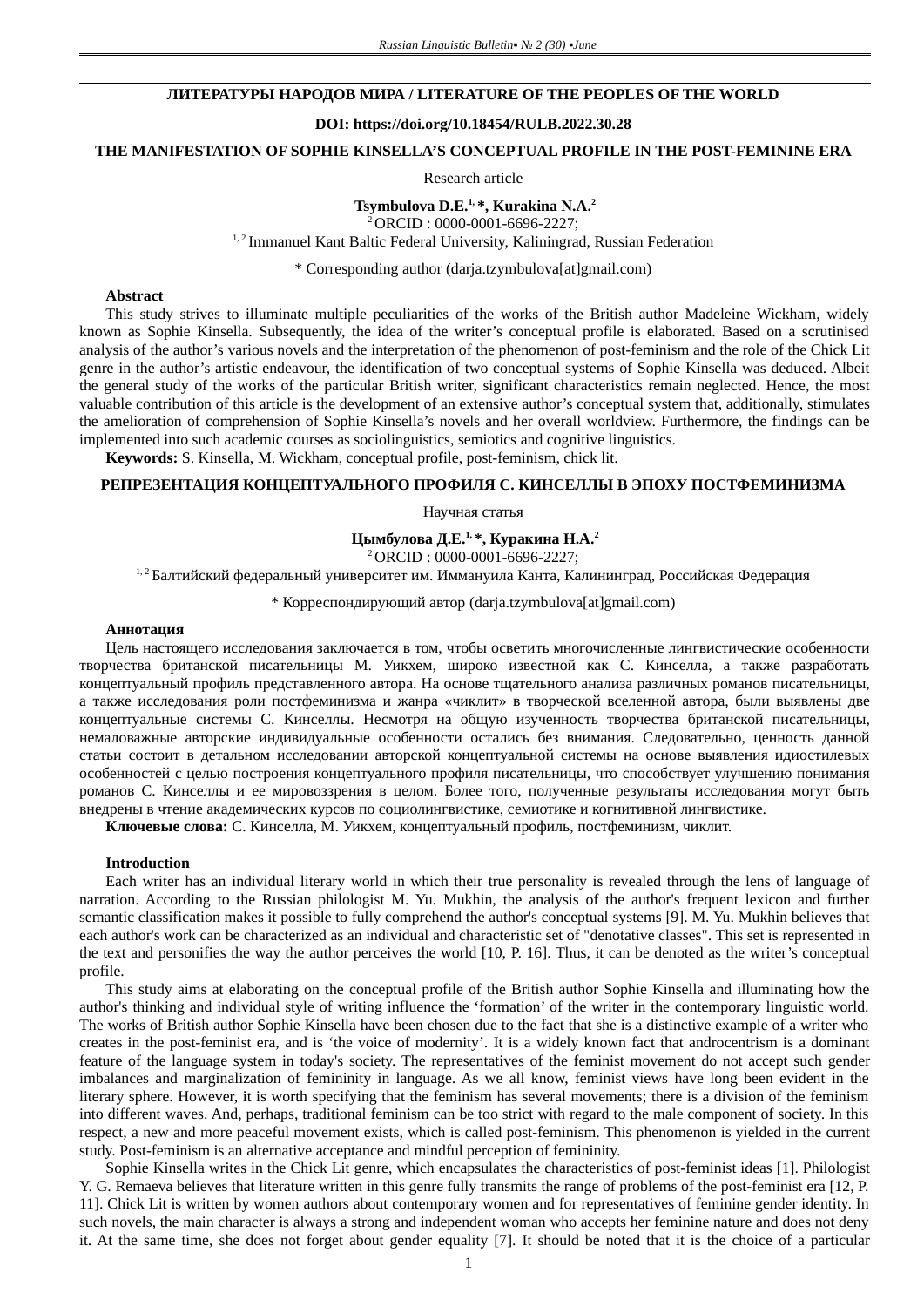narrative genre that shapes the author's ideology. Hence, it is worth stating that Sophie Kinsella embodies a particular rebellious spirit due to the fact that she fights for women's rights through her literary works.

## **Research methods and principles**

In order to examine and specify the conceptual profile of Sophie Kinsella, several works such as *My Not So Perfect Life* (2017), *Can You Keep a Secret?* (2003) and *I've Got Your Number* (2011) were fully analysed. The main conceptual features were identified and further classified through detailed analysis of the novels.

Thus, this study has proved that the phenomenon of first-person narrative can be observed in all of Kinsella's works. This allows the reader to identify themselves with the main character, thereby creating an effect of real presence and immersion into the novel. For example, the occurrence of rhetorical questions as a syntactic technique can be traced throughout many novels of the writer: "Did I fabricate that spark between us?" [5, P. 51]. In addition to the first-person narrative, there is also an interpersonal interaction with the readers through the use of certain linguistic inclusions, such as introductory words ("And, listen, before I say it, it doesn't sound glamorous, OK? But it's not as bad as it sounds, really" [5, P. 16]; "Imagine having...;" [5, P. 13]). Consequently, it shortens the distance between the author and the reader. You have the opportunity to identify yourself with the protagonist and with particular relatable situations.

The usage of parentheses is evident throughout the novels, particularly ironic ones ("(Note to self: Do not laugh in the vicinity of Demeter. Demeter never laughs. Can Demeter laugh? )" [5, P. 36]; "(I have no idea what that has to do with Christmas.)" [5, P. 68]). A combination of irony, humor and wit prevails in Kinsella's literary works. Such linguistic devices do not possess any negative connotations, but rather good-natured humour instead of sarcastic insulting mockery.

It is essential to highlight the fact that Sophie Kinsella shows a preference for the usage of parentheses, nonetheless, for instance, in the book *I've Got Your Number* (2011) besides the usage of parentheses we can also witness footnotes, which frequently appear throughout the novel. At the beginning of the book, reading such footnotes might seem to be uncomfortable due to the fact that the reader is constantly being distracted from the text and has to read the information below in the footnotes. However, as the story develops, this slightly unusual, though innovative, solution does not cause any literary discomfort anymore. Interestingly enough, the footnotes in *I've Got Your Number* perform a similar function as parenthesis inclusions, because it also shows the inner feelings, thoughts and additional comments of the protagonist. It is noteworthy that at the beginning of the book, the female protagonist states that she liked the book a tremendous amount of footnotes in it, so now she uses these footnotes herself. Therefore, one gets the feeling that the heroine is writing a book about herself, which brings the reader even closer to the protagonist, because the effect of complete immersion into the pragmatics of the book occurs. In addition, it is possible that Sophie Kinsella intends, perhaps, to experiment with various means of language and incorporate something new into the novel, specifically favouring the usage of footnotes. It is worth pointing out that this solution is quite interesting and authentic. All in all, there are 112 footnotes in the novel *I've Got Your Number.*

It is important to accentuate Kinsella's preference for the adoption of various graphic devices throughout the pages of the most of author's novels. As the linguist V.P. Moskvin points out, graphic devices are a common phenomenon among writers of our time. It's a certain way to catch the reader's interest, to highlight a particular word, which in turn has a significant meaning and is fundamental to a certain context. For instance, the font size, its form, colour etc. [8, P. 37] Sophie Kinsella indeed gives preference to visualization in her works, which cannot but attract attention. Her works are characterized by such stylistic units as italics thanks to which the importance of specific words or word combinations is emphasized. Interestingly, this element of syntax is the most common of all the graphic devices used by Kinsella. Such term as capitalization often appears ("I'm going to help REBRAND CLAIROL? Oh my God, this is MASSIVE…" [5, P. 23]). It is also possible to find enumerated phrases of the protagonist. For example, the person sets some goals, analyzes someone's behavior and future plan of action. And then they use the listing of all the points of interest. Intriguingly, the graphic emphasis of the text is also present when the main character is reading a message or an e-mail. In this way, the entire text does not blur together, because the font style and its size changes, therefore enhancing authenticity and sophistication of the entire text.

A further characteristic of Kinsella's conceptual profile is the presence of a large number of composite occasionalisms or author's neologisms. In broad terms, it should be mentioned that Sophie Kinsella masterfully creates new word-formation units, which amaze every time with its creativity and authenticity. These neologisms are formed by combining into one word several nouns or other parts of speech with the help of hyphen ("what-is-wrong-with-the-world expression" [5, P. 17]; "this-isno-joking-matter tone" [5, P. 26]; "the whole ditching-the-West-Country-accent story" [5, P. 27]; "the you-and-me something" [5, P. 56]; "swivelly-eyed, has-the-world-gone-mad look" [5, P. 149]; "that you-and-me feeling" [5, P. 229]; "Miss I-neverborrow-your-clothes" [2, P. 278]). The writer composes both short occasionalisms and longer ones, which can take up an entire line in a sentence ("the-president-is-planning-to-bomb-Japan-and-only-Will-Smith-can-save-the-world-type secrets" [2, P. 11]; "Best-travel-agent-in-the-world-no-make-this-universe trophy" [2, P. 22]). This is an indicator of a creative personality. It testifies to the writer's inner broad mildness. The creation of such occasionalisms is a hallmark of Sophie Kinsella.

The use of interjections is another characteristic of the writer's style, which can be found in many other Sophie's novels. The characters are not ashamed of their feelings. The author also feels that all types of emotions should be allowed and should not be stigmatized. The writer's work is therefore also characterised by the use of obscene language. It is important to outline that in each work, the female protagonist always uses profanity if she wants to. Kinsella consequently departs from the previous stereotypes that postulate that a woman should be mild-tempered, polite and calm. According to Sophie Kinsella, a woman lives her life the way she thinks it should be lived. This is why many female readers like the fact that they can identify themselves with the protagonists,and that Sophie Kinsella is truly a fighter for justice and equality. The heroines can afford to use rather vulgar language. It is not only men who can be heard in Kinsella's works using words such as "fuck", "bullshit" and "bastard" [5], [6]. Women also can express themselves in crude terms about things that disturb and annoy them ("bollocks"; "fuck's sake"; "a bloody nightmare"; "crap"; "piss off"; "bitchy"; "damn"; "deluded loon"; "tosser!"; [2], [5]). From this we can conclude that Kinsella gives her female protagonists the right to choose and to be heard. She does not portray them as airy and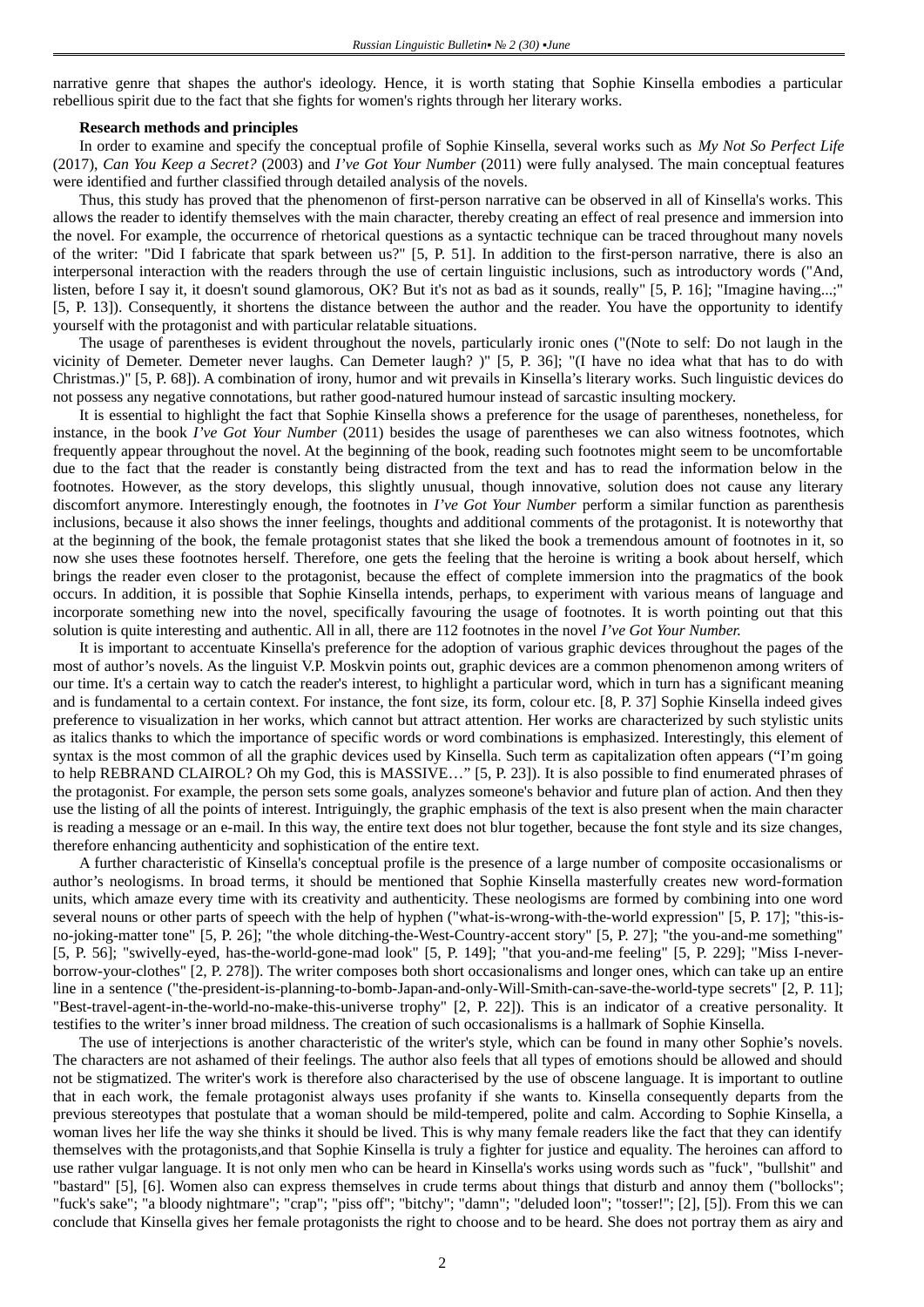pretty dolls who always look stunning and behave in an exceptionally cultured and mannered way. This embodies a new era of post-feminism in the writing field.

A distinct language is a fascinating and incredibly captivating substance. Perhaps,this is why there is a plethora of foreignlanguage embeddings on the pages of Sophie Kinsella's books. We cannot neglect the fact that Sophie has an outstanding educational background and speaks different languages. Consequently, she uses various foreign language inclusions in her works, giving a clear sign of her versatile writing personality. The most frequent languages used by the author are Latin and French, as well as German and Italian. For instance, having made an analysis of the book *My Not So Perfect Life* it is possible to make a classification of frequent foreign vocabulary:

- Latin (26,2%): "demeanour", "rota", "non sequitur" [5]
- French (41%): "faux pas", "touché", protégée, "fiancée", "camaraderie" [5]
- German (11,5%): "spiel", "*über*-person", "*über*-prickly" [5]
- Italian (21,3%): "cameo", "fiasco", "stucco"[5]

Despite the fact that currently it is quite hard to adopt diverse and original way of narration, Sophie Kinsella demonstrates brilliant writing skills through the power of her innovative thinking. The British writer often uses interesting hyperbolic collocations (e.g. "Generation Grand Canyon" [5, P. 13] instead of "generation gap"), metaphorical allusions (e.g. a veiled reference to a contemporary literary work, *Fifty Shades of Grey*: "Oh my God, this was a mistake. This is Fifty Shades of the Roof. He'll be tying me up to the railings any minute..." [5, P. 31]), as well as allusive derivatives (e.g. "you've been demetered" [5, P. 164] ("to be demetered" is a derivative verb from the name "Demeter"). Such a remarkable and vivid vocabulary represents the cleverness and acuteness of the author's language and conceptual system as a whole.

And now we should shed light on the final distinctive feature of the author's conceptual profile. At the end of all books (in some cases at the beginning) we can witness a couple of pages of acknowledgements dedicated to author's sincere gratitude towards her team, her readers, her family, and the people who inspired her to write a particular book [2], [4], [5], [6]. It should be stated that the writer not only expresses words of gratitude, but also writes some nice phrases. For example, in *My Not So Perfect Life* Sophie adds that no one is perfect, but her life has become more perfect thanks to the people who helped her create that book [5]. This demonstrates a commitment to the use of certain speech acts, namely speech acts of gratitude.

#### **Main results**

Having analysed the novels of the British writer Sophie Kinsella, it is worth summarizing the following: the author uses a wide range of different literary units, thanks to which an individual author's lexicon is formed. It is possible to trace the detailed frequent elements that shape the masterful narrative style of the writer. Indeed, it is pivotal to claim that Sophie Kinsella's conceptual profile is profoundly versatile. Her works are characterised by the dominance of such conceptual spheres as *Equality, Finding True Vocation, Courage, Sincerity* and *Love.* The most common features of Kinsella's conceptual profile are the creation of occasionalisms, the use of obscene language, and the use of graphic devices and the display of real and vivid emotions with the help of interjections.

It is quite curious to point out the fact that Sophie Kinsella's real name is Madeleine Wickham. And she published her first seven books under her real name, not the pseudonym. Sophie herself confirms that she uses her pseudonym because the works written and published under the name of Madeleine Wickham differ in their narrative style from Kinsella's books [3]. It is essential to emphasize that Sophie is Madeleine's middle name and Kinsella is the maiden name of her mother. We cannot state precisely, albeit it is possible that in this way the author wanted to assert herself as a strong and independent woman. This fact also contributes to the conceptual profile of Kinsella, which seems to be much broader than that of Madeleine Wickham.

As a result, one conceptual profile exists within the other. In the diagram below, we can observe the difference between the writer's conceptual profiles.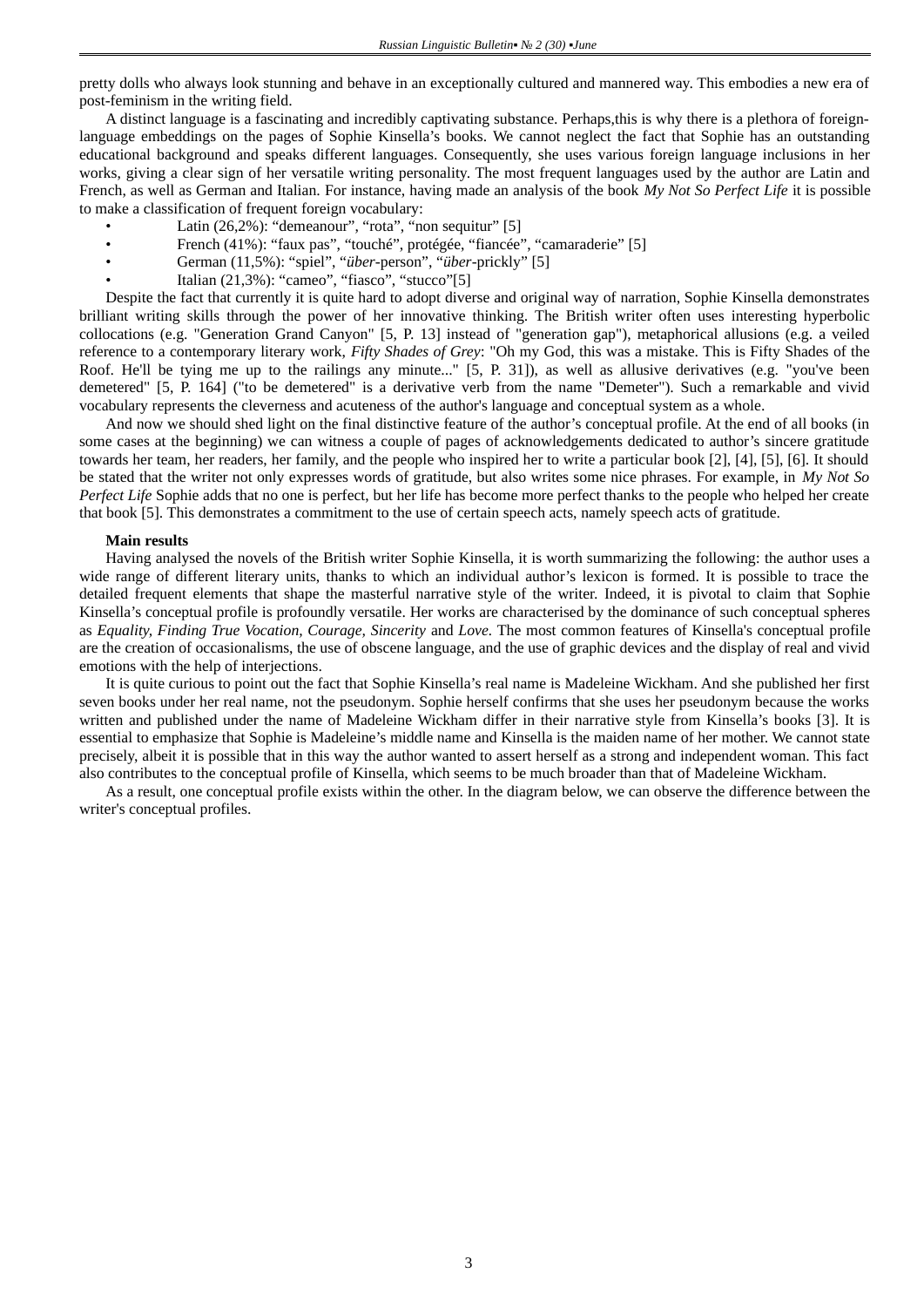

Figure 1 - The model of S. Kinsella's conceptual profile DOI: https://doi.org/10.18454/RULB.2022.30.28.1

#### **Conclusion**

Thus, based on the analysis of the linguistic material, it is possible to assume that the primary universe or the original profile of Madeleine Wickham should be more multi-faceted, but it is interesting to note that Sophie Kinsella's profile, on the contrary, is more versatile and is presented much more broadly. Madeleine Wickham's style seems more restrained, detached and distant from the reader (as evidenced, for instance, by the third person narration); whereas Sophie Kinsella's writing style is dear and more familiar to the writer herself and her readership.

In conclusion, it is worth stating the fact that the author's language reflects the culture, the perception of the world and the ideology of the writer. Language in the author's world is the most paramount tool with which a writer is able to demonstrate the depth not only of their writing style, but also to show their society in a particular period of time, when the writer's literary works are created.

### **Конфликт интересов Conflict of Interest**

Не указан. None declared.

# **Рецензия Review**

Все статьи проходят рецензирование. Но рецензент или автор статьи предпочли не публиковать рецензию к этой статье в открытом доступе. Рецензия может быть предоставлена компетентным органам по запросу.

All articles are peer-reviewed. But the reviewer or the author of the article chose not to publish a review of this article in the public domain. The review can be provided to the competent authorities upon request.

# **Список литературы / References**

1. Ferris S. Chick Flicks: Contemporary Women at the Movies / S. Ferris, M. Young. – NY: Routledge, 2008. – 259 p.

- 2. Kinsella S. Can you Keep a Secret? / S. Kinsella. NY.: Dell Mass Market International Edition, 2005. 400 p.
- 3. Kinsella S. Sophie Kinsella writing as Madeleine Wickham. Cocktails for Three / S. Kinsella. London: Random House, 2000. – 301 p.
	- 4. Kinsella S. I've got your number / S. Kinsella. London: Random House, 2012. 460 p.
	- 5. Kinsella S. My not so perfect life / S. Kinsella. London: Random House, 2017. 434 p.
	- 6. Kinsella S. Remember Me? / S. Kinsella. London: Random House, 2008. 448 p.